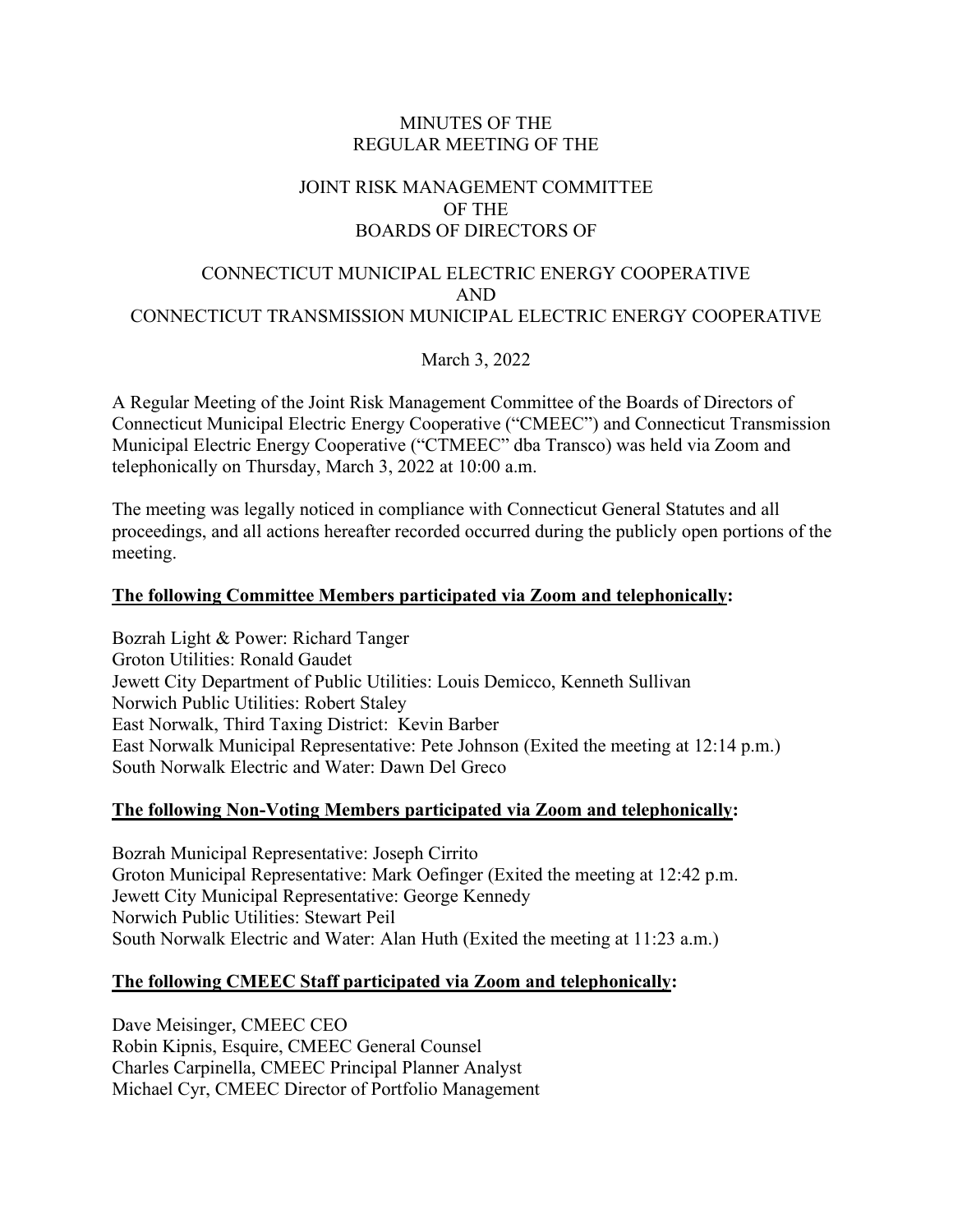Patricia Meek, CMEEC Director of Finance & Accounting Joanne Menard, CMEEC Controller Michael Rall, CMEEC Director of Asset Management Gabriel Stern, CMEEC Director of Technical Services Menglu Tang, CMEEC Lead Energy Market Analyst Margaret Job, CMEEC Paralegal / Compliance Specialist

## **Others participating via Zoom and telephonically:**

David Silverstone, Esquire, Municipal Electric Consumer Advocate

Ms. Job recorded.

Committee Chair Robert Staley called the meeting to order at 10:00 a.m. noting for the record that today's meeting is being held via Zoom and telephonically. He explained that participants should keep their devices on mute unless speaking to eliminate background noise and state their names when speaking for clarity of the record.

#### **Specific Agenda Item**

#### **A Public Comment Period**

No public comment was made.

#### **B Roll Call**

After Ms. Job conducted roll call, Committee Chair Staley confirmed a quorum was present.

#### **C Selection of Joint Risk Management Committee Chair**

Committee Chair Staley opened the floor for nominations for the position of Chair of the Joint Risk Management Committee for 2022. Committee Member Kevin Barber nominated Robert Staley. There were no other nominations.

**A motion was made by Committee Member Barber, seconded by Committee Member Pete Johnson to re-elect Committee Chair Robert Staley as Chair of the Joint Risk Management Committee for 2022.**

**Motion passed unanimously.**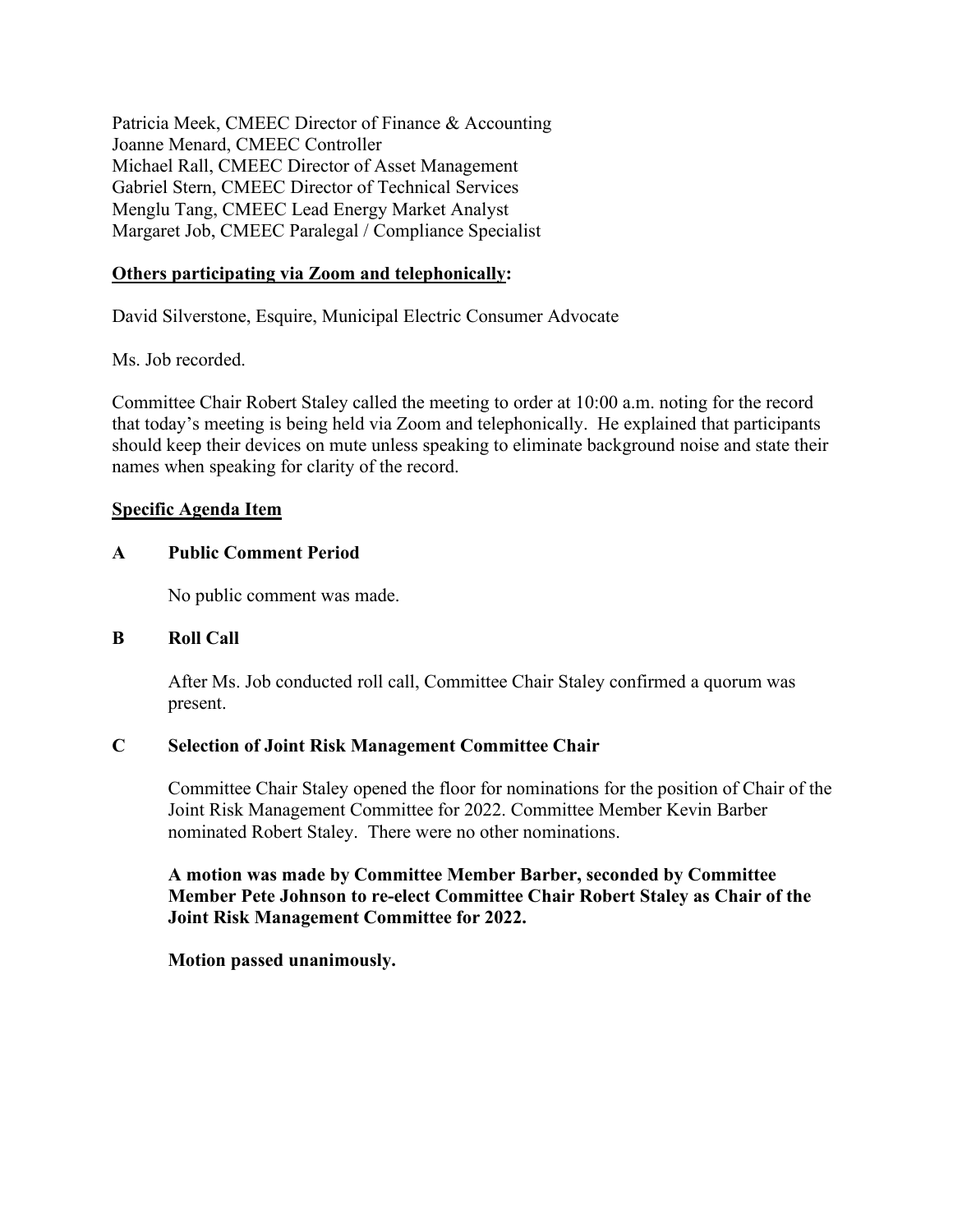**D Approve Minutes of the Regular Meeting of the December 9, 2021 Meeting of the Joint Risk Management Committee**

**A motion was made by Committee Member Barber, seconded by Committee Member Richard Tanger to Approve the Minutes of the Regular Meeting of the December 9, 2021 Meeting of the Joint Risk Management Committee.**

**Motion passed unanimously.**

### **E New Committee Member Onboarding**

Ms. Kipnis walked the Committee through the New Committee Onboarding Book, explaining that each Committee Charter requires that onboarding be conducted annually at the first meeting of a Committee for the purpose of familiarizing new Committee members with the responsibilities associated with membership on that Committee. She explained that all New Committee Onboarding Books contain the minutes from the previous year as well as the Committee Charter, all Committee meeting schedules, Committee Member contact information and the current roster of all Committees.

Ms. Kipnis provided a high-level overview of the Committee's accomplishments in 2021 as memorialized in the meeting minutes included in the Onboarding Book. She then walked through the Committee's Charter highlighting the Committee's responsibilities. Ms. Kipnis further highlighted and informed the Committee that the final version of the comprehensive Due Diligence process can be accessed on SharePoint in the Risk Management Committee folder.

## **F Discussion: Joint Risk Management Committee Goals for 2022**

## **Comprehensive Review of ERMP**

Mr. Meisinger walked the Committee through the proposed goals for 2022 stating each Committee annually sets their goals at their first meeting of the year. He explained that the goal to conduct a comprehensive review of the Enterprise Risk Management Plan (ERMP) is the result of the "Growth" initiative under the Strategic Plan. The current ERMP was drafted in 2014, with very few substantive edits made since. He stated that a comprehensive review of the ERMP is necessary to reflect changes in markets and other external factors, and internal processes, since this policy governs CMEEC's portfolio management and hedging strategies, asset management requirements and procedures, and many other aspects of CMEEC's business. Mr. Meisinger added that staff plans to work with the Committee to conduct a deep dive into the ERMP.

## **Review of Project Proformas**

Mr. Meisinger explained that review of Transmission Project No. 1, DG and hydro project pro formas will be conducted at this Committee's meeting on May 5, 2022 adding that Mr. Rall will walk the Committee through those pro formas at that meeting. He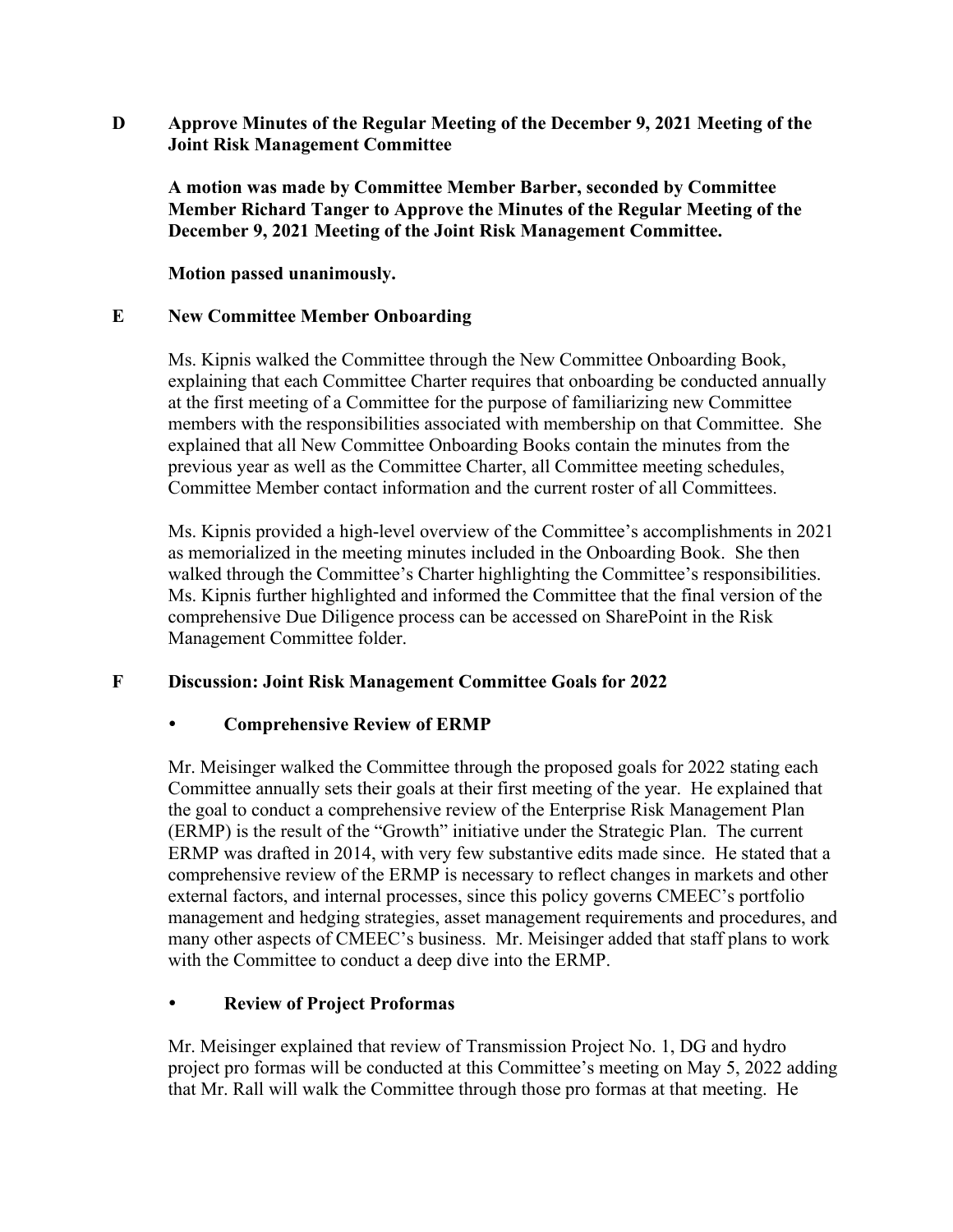further stated that an overview of all the projects will likely be provided in response to Board Member Representative Stewart Peil's request for the same.

## **Other Suggestions from the Committee**

Committee Chair Staley suggested that CMEEC staff consider the creation of single purpose limited liability companies when contemplating entering into new projects. Discussion followed.

#### **G Proposed Executive Session pursuant to (i) C.G.S §1-210(b)(1) and §1-210(e)(1) for Decarbonization Policy Development – Initial Working Draft for Review; and (ii) pursuant to C.G.S §1-210(b)(1), §1-210(e)(1) and §1-210(b)(5) for Preliminary Review of Draft Due Diligence Analysis for renewable power purchase opportunity**

Ms. Kipnis explained that the original citation in the Agenda ( $\S1-210(c)(1)$ ) referenced in the above Agenda item was a typographical error. The citation should read  $\S1-210(b)(1)$ .

Mr. Silverstone, Municipal Electric Consumer Advocate, stated that he felt the discussion of the Decarbonization Policy Development should be held in Public Session and explained his reasons. Mr. Meisinger explained the reasoning for holding discussion in executive session, noting that the final policy will be a public document.

## **A motion was made by Committee Member Ronald Gaudet, seconded by Committee Member Barber to enter Executive Session.**

#### **Motion passed unanimously.**

**The basis for entering Executive Session is pursuant to (i) C.G.S §1-210(b)(1) and §1- 210(e)(1) for Decarbonization Policy Development – Initial Working Draft for Review; and (ii) pursuant to C.G.S §1-210(b)(1), §1-210(e)(1) and §1-210(b)(5) for Preliminary Review of Draft Due Diligence Analysis for renewable power purchase opportunity.** 

**Members of the Committee, as well as Non-Voting Members Messrs. Cirrito, Huth, Kennedy, Oefinger, Peil and CMEEC Staff Messrs. Carpinella, Cyr, Meisinger, Rall, Stern and Mses. Kipnis, Meek, Menard, Tang and Job remained.** 

**The Committee entered Executive Session at 10:35 a.m. with instructions to return to Public Session upon completion of discussion in Executive Session.**

**The Committee re-entered Public Session at 12:48 p.m.**

**A motion was made by Committee Member Barber, seconded by Committee Member Kenneth Sullivan, to authorize the CMEEC CEO to pursue negotiations on the renewable energy project consistent within the parameters discussed at today's Committee meeting, for ultimate presentation to the Board for its approval.**

**Motion passed unanimously.**